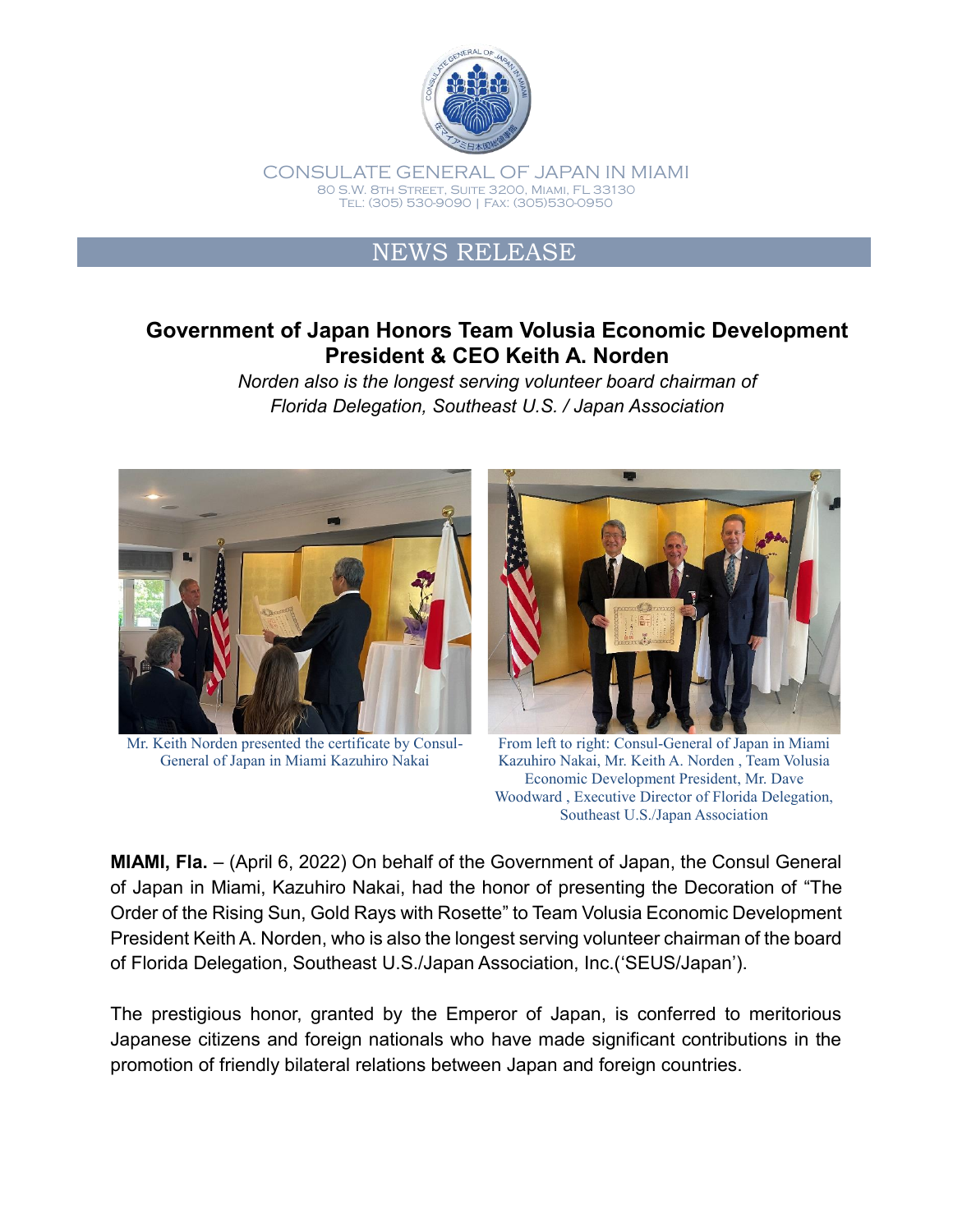

"Mr. Norden has built a wide and robust network of business development partners statewide and has been one of the most effective promoters of Japanese business in Florida," said Consul General Nakai. "He has wisely leveraged this network to help Japanese companies considering expanding their business footprint by consulting on business sites and introducing them to local leaders," he added.

The conferment ceremony was held at the Consul General's official residence in Coral Gables in the presence of Norden's family and co-workers, consulate officials, and representatives of the Florida Delegation, Enterprise Florida and regional economic development groups.

Norden's engagement with the Japanese business community started when he became an economic development practitioner in Virginia in 1990. He subsequently joined the Japan-Virginia Society in 1992 and dedicated himself for 16 years to linking and expanding friendship between Japanese citizens and the local community. After relocating to Florida in 2009, Mr. Norden joined the Florida Delegation of SEUS/Japan Association and assumed the Chairmanship in September 2014. During his service, Norden fulfilled his capacity as co-delegation leader when the designated delegation leader was unable to participate at two joint meetings: in Birmingham, Alabama in 2015; and in Tokyo in 2018.

"It is my great honor to receive this prestigious order from the Emperor of Japan and to have worked with Japanese partners for more than 30 years," said Norden. "Japan remains the world's third largest economy, our nation's top foreign direct investment (FDI) country, the fourth largest trading partner and export market, and Florida's fifth

largest trading partner with over \$6.6 billion in bi-lateral trade and of FDI, and Chairman Norden has done an outstanding job, through his many years of dedicated service on our board, of helping our organization and the state of Florida promote and expand friendly business ties with Japan," added SEUS/Japan's executive director, Dave Woodward.

The mission of SEUS/Japan, since its founding in 1975, has been to promote trade, commerce, investment, and friendly relations in the areas of culture, industry, technology, and commerce, between Japan Florida and six other southeastern member states (Alabama, Georgia, Mississippi, North Carolina, South Carolina, and Tennessee). SEUS/Japan has individual, NPO and corporate membership programs open to all Florida individuals NPOs and businesses.

Florida will officially host the 44th Annual SEUS/Japan and Japan-U.S.S.E Associations' Joint Meeting Program in Orlando on November 16-19, 2022 under the 14-year rotation